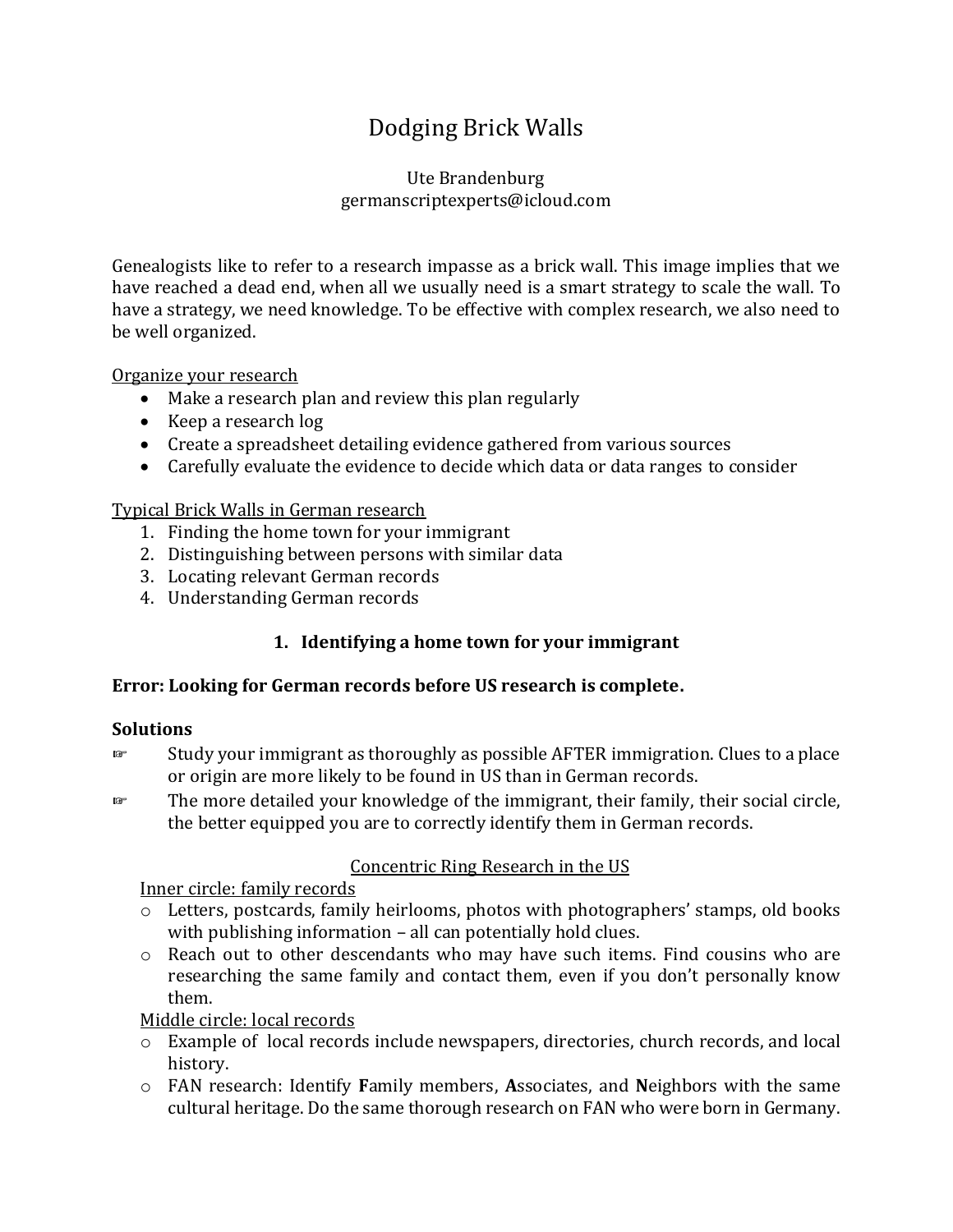#### Outer circle: State records

- o Don't limit your research to online records. If you find an index online but no original, order the original. Some original records – e.g. marriage or naturalization records may need to be ordered from city or state archives.
- o Look for migration history in the United States are there different stations in the lives of your ancestors where records could exist? Can you identify FAN who migrated from and to the same stations?

# **2. Distinguishing between persons with similar data**

#### **Error: Accepting an apparent record match without careful consideration of context.** Millions of records have been indexed. The sheer number of 19th-20th century German immigrants to America is astounding. There will be persons with similar names and dates.

## **Solutions**

- ☞ Spellings of names and places *Always consider spelling variants that are similar in sound.* 
	- $\circ$  There were no uniform spelling rules in 18<sup>th</sup>/19<sup>th</sup> century Germany.
	- o Record takers wrote what they heard.
	- o Many people would not have had a concept of a "correct" spelling of their name.
	- o Illiteracy was still widespread in some regions.

#### ☞ Given Names

*Gather as much information on the individuals as possible to distinguish between likenamed persons.*

- o Historically, names did not serve to give a child a unique identity. Children were named after grandparents, godparents, biblical figures, or saints.
- o If a child died young, their name might have been "reissued" with the next sibling born.
- $\circ$  It is common to see highly repetitive use of given names within communities and even within families.
- o Even the record-keeping clergy sometimes got confused!
- ☞ Family

*Critically examine the person in their environment.* 

- o Do the names and dates of family members match what you know about your ancestor's family?
- o Does the spacing of births in a family make sense?
- o Do the children's births fall within the mother's expected years of fertility?
- $\circ$  Is there a record of the individual in question marrying or dying in Germany after the time of emigration, eliminating them as a possible match?
- o Can you find other persons from your ancestor's post-emigration family or social circle, in the same place in Germany?
- o Are matching occupations mentioned?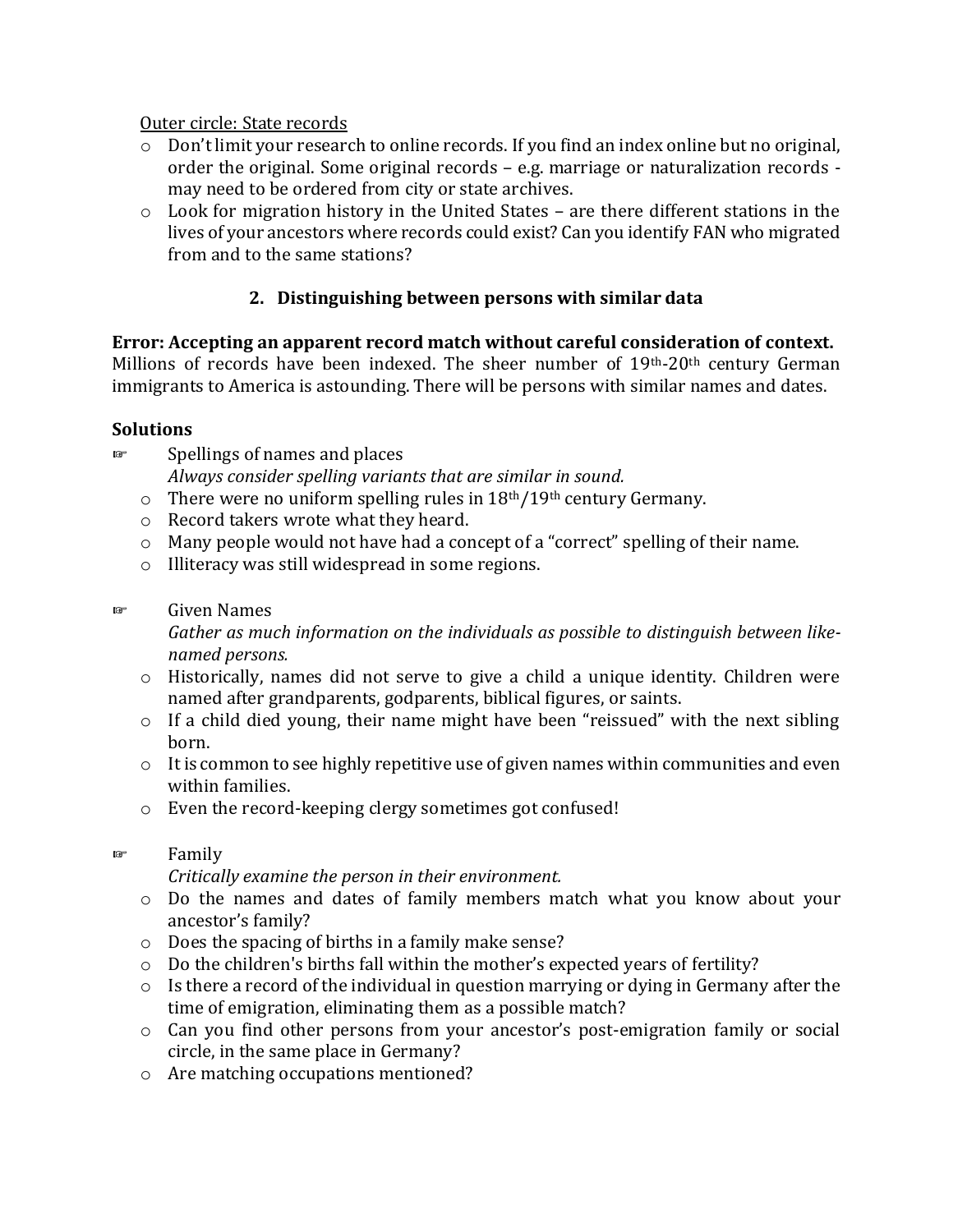☞ Vital Dates

*Always consider a range of a few years around a date found in US records.* 

- o Birthdays did not carry the same significance as they do today. In Catholic areas, the name day (of the saint after whom one was named) was celebrated more than the birthday.
- $\circ$  In 18<sup>th</sup> century or earlier church records, usually only the date of baptism is recorded.
- o Informants at later life events did not always have the correct information.

#### ☞ Locations

*Look up locations on modern and contemporary maps.*

- o What historical state did a village belong to? Does this match the evidence from US records?
- o Some place names are common! Be sure you are looking in the correct historical region. You may need to consider more than one place.
- o Use [Meyers Gazatteer](https://www.meyersgaz.org/) to search for a historical location. Click on the map to compare an old map to a modern one. This is particularly helpful in finding Polish place names for formerly German villages. Look up churches and civil registration offices in the vicinity of your village.
- o Ancestry's use of modern designations in record indexing poses some challenges. For example, a village might be located in Baden-Württemberg today. However, Baden and Württemberg were historically two separate states. If your sources say your ancestor was from Baden, was the location historically in Baden?
- $\circ$  Many people accept Ancestry's automatic location hints without questioning. If you see "Pommern, Cochem-Zell" in a public tree, know that this is a tiny village in the Rhineland, and that there's a 99% chance the correct designation is the Eastern Prussian state of Pommern (Pomerania) instead.
- o Differentiate between like names of cities and states. "Hannover" is a city as well as a state. Found in US census records, it will most likely refer to the state.
- o Sometimes immigrants would indicate a large city as their place of birth because it was more recognizable than a small village. A person saying they were from "Berlin" might have been from a village nearby.

#### ☞ Surnames

*Be aware that some regions had very different naming traditions.* 

- o Areas along the North Sea coastline used patronyms (just as in Scandinavia) until fixed surnames were required by the government beginning in 1811.
- o In Westphalia and adjacent regions of Northwest Germany, farm names were common. A man marrying a woman who was the inheritor of a farm would have taken her name.
- $\circ$  Many surnames are typical of certain regions. To see where a surname was prevalent in 1890, use [this interactive map.](https://nvk.genealogy.net/map)

## ☞ Religion

*Historically in Germany, religious faith was rarely a matter of choice. The (Christian) faith adhered to by communities was determined by the allegiances of rulers. There are*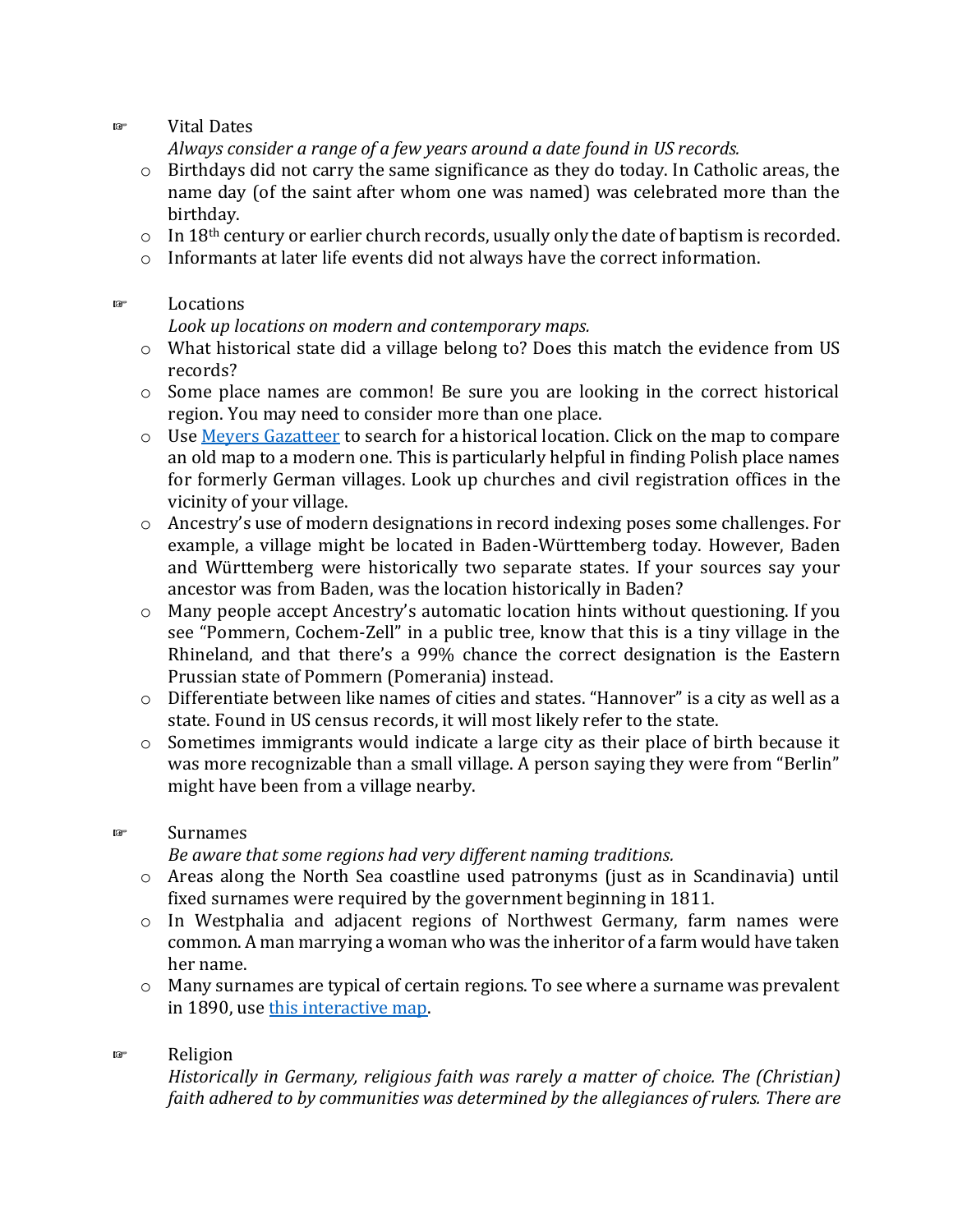*large regions of Germany that are predominantly Protestant/Lutheran, while others are almost exclusively Catholic. In some areas, both denominations coexisted.*

- o You must know your ancestor's religious faith to locate relevant German church records. Before the implementation of civil registration in 1875, church records are the most important resource in German research.
- o An immigrant's faith can be a clue to their place of origin.
- o While a change in religious affiliation after immigration is not unheard of, it is more likely to find an immigrant in the faith community and culture in which they were raised.

## **3. Locating relevant German records**

#### **Error: Relying on Ancestry and Familysearch only.**

#### **Solutions**

- ☞ Learn about Germany's geopolitical history *Understanding the geopolitical landscape of our ancestors' lifetime is very important to our research. Likewise, knowing what state or country the historical locations belong to today can help us locate records.* 
	- o Germany changed shape frequently over the course of history. Its current borders and states were established after World War II. Vast regions of what once where German territories are now in Poland, Russia, and to a smaller degree also the Czech Republic and France.
	- o A unified Germany did not exist until 1871. We can think of Germany in the earlier 19<sup>th</sup> century as a region with diverse German-speaking cultures that was splintered into many smaller principalities. Political alliances were in constant flux.
	- o Genealogical records are often found in regional archives that align with the historical states. For example, the Palatinate, part of the State of Rheinland-Pfalz today, was ruled by Bavaria in the 1800s. Therefore, the Bavarian State Archives in Munich have custody of military records of this area.
	- o Many German records from Eastern Prussian states are in Polish archives today.
- ☞ Get research advice on from [Familysearch's](https://www.familysearch.org/wiki/en/Main_Page) Research Wiki. *Find well-devised research guidance, links to further resources, and more. This is THE go-to site for research guidance – not just for Germany.*
- ☞ Check out additional databases *Listed here are the three crucial research sites. Consul[t Research Wiki](https://www.familysearch.org/wiki/en/Main_Page) for others specific to your area of research.*
	- o Some records on Familysearch have restricted access due to contractual obligations. Many are accessible at affiliate libraries, some only at the library In Salt Lake City.
	- o [Archion](https://www.archion.de/) is the go-to database for Protestant/Lutheran church records. New digital materials are added regularly.
	- o [Matricula](https://www.icar-us.eu/cooperation/online-portals/matricula/) is the equivalent for Catholic records.